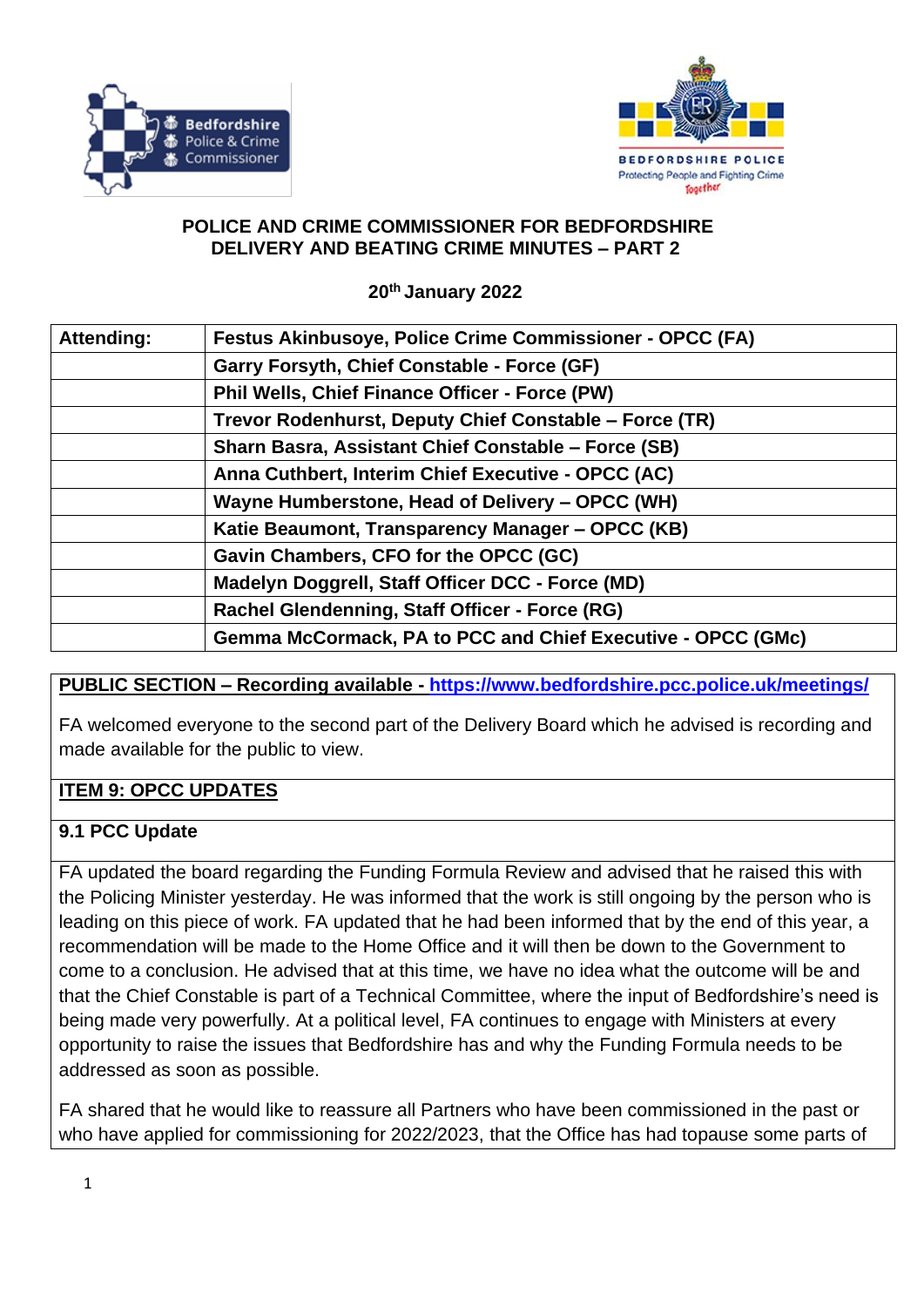



the commissioning process, but not put a stop to it. FA stated that he feels very strongly the need to have a process in place that delivers value for money and that is also seen to be able to stand up to any scrutiny by the public. He is also considering as part of the review of the current commissioning process as to how the Office can deliver a multiyear funding settlement to Partners rather than having to bid for commissioned services every single year. When we get to the final position in February/March and Partners are informed of the commissioning process for 2022/2023, they will be given a process where they know that they will be having a two or three year funding settlement.

Last Friday, all the Members of Parliament (MP's) in the county were invited to a quarterly catch-up meeting with FA so that the precept, Police and Crime Plan and any other issues that they want to raise with me for their areas can be discussed. Three MP's attended and all were able to raise issues about their own constituencies which was positive. FA would like to take the opportunity to thank the MP for Bedford and Kempston for raising in Parliament the issue of the funding formula as well during questions to the Policing Minister.

The survey deadline is today and FA is really pleased with the number of those who are engaging with the survey and sharing their views. The numbers have been positive in terms of those who have taken part in the survey so far. The deadline is 5pm today and if you have not taken part in the survey yet, please use the link that the office provided, to share your views.

## **9.2 Force Activity against the Police and Crime Plan**

TR advised that this update is on the activity on how to approach this meeting in the future so that it can be timetabled throughout the course of next year against the Police and Crime Plan priorities. TR has been chairing a small Task and Finish Group within the Force where they have essentially mapped all of the Force against the Police and Crime Plan. The work has progressed and at the moment it is quite a large product so is being refined so that it can be made useable. TR's proposal is that by March he will come to this meeting and outline how we plan to go through next year so that we can have a thematic approach to these meetings. FA agreed that this would be helpful in terms of being able to see how activities line up with the Police and Crime Plan and what the public really expect from the Force and feels that the Police and Crime Panel would really welcome this as well.

## **ITEM 10: COMMUNITY POLICING**

### **10.1 Community Policing Model Establishment Update**

PW advised that this report is in two parts and the first part is to explain where we are with policing the community hubs. The second part is to provide some good practice that has happened across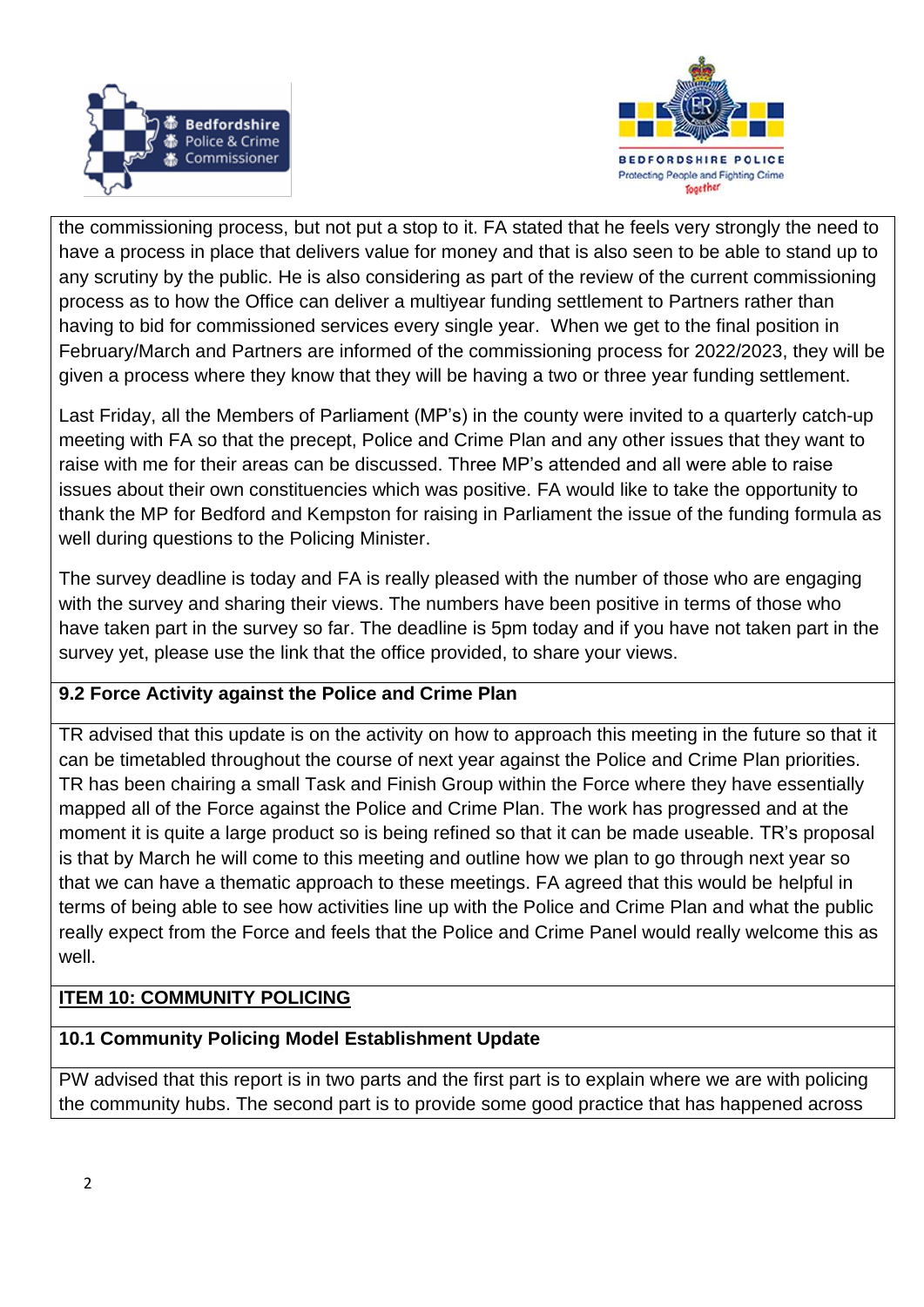



the Force, this is reported by a different Local Authority area at each meeting and for this meeting will be providing some examples for Central Bedfordshire.

In terms of the model itself, the community hub is based on having 67 PC's in the model and 47 PCSO's. In previous meetings, we have reported relatively large vacancies against those numbers. As of this moment in time, we have 65/67 PC's in post and two vacancies and we have 49/47 PCSO's which makes us two over. We are in a really good position, and we know that there are more Officers in the Force that are wanting to go into community policing. We also have a PSCO intake coming in during February or March which will further increase those numbers and they will go into community policing, so we will be in a good position to continue hopefully throughout 2022 calendar year.

In terms of the activity that the teams provide, I have provided some examples;

In South Central in September 2021, we received concerns around drugs in a local community and we focussed some action from our community policing team around some of that intelligence. A location was identified in Dunstable where the concern was raised by the local community, we deployed the south-central community team and they executed a warrant gaining entry to rapidly secure and preserve evidence and detaining individuals within the property. As part of that investigation, we seized criminal property seizures including half a kilo of cocaine, £40,000 worth of cash bundles, scales and MDMA tablets. A male was subsequently charged with a primary offence of possessing Class A with an intent to supply.

In North Central an operation called Op Evan was to target specific drugs predominantly in the Shefford area. This was instigated following numerous concerns and complaints from members of the public regarding drug dealing. This ran alongside the focus on the Shefford drugs gangs and associated criminality linked into our guns and gangs team which is Op Boson. A review of the intelligence and information in our resources to target locations, utilising PCSO's and their local knowledge and there was significant success in the operation. Police Officers in plain clothes maximised the impact of the success of the operation deployed in two teams in hot spot locations simultaneously. Officers from Op Boson were interspersed into that enabling a deeper understanding of the issue. We ran that operation for a week at different times and locations across that central location in Shefford and had a clear focus based of the intelligence we have received to add that element of surprise. The operation resulted in arrests for Cannabis possession, a concealed hide was located and a large Cannabis was located. Success was shared with the wider community not only through social media accounts but also through priority setting meetings where we were able to feedback to the local community that the work had been done on this issue.

FA asked as part of the communication of these examples, are the MP's being kept updated of some of the outcomes of these activities within their constituencies? GF advised they are not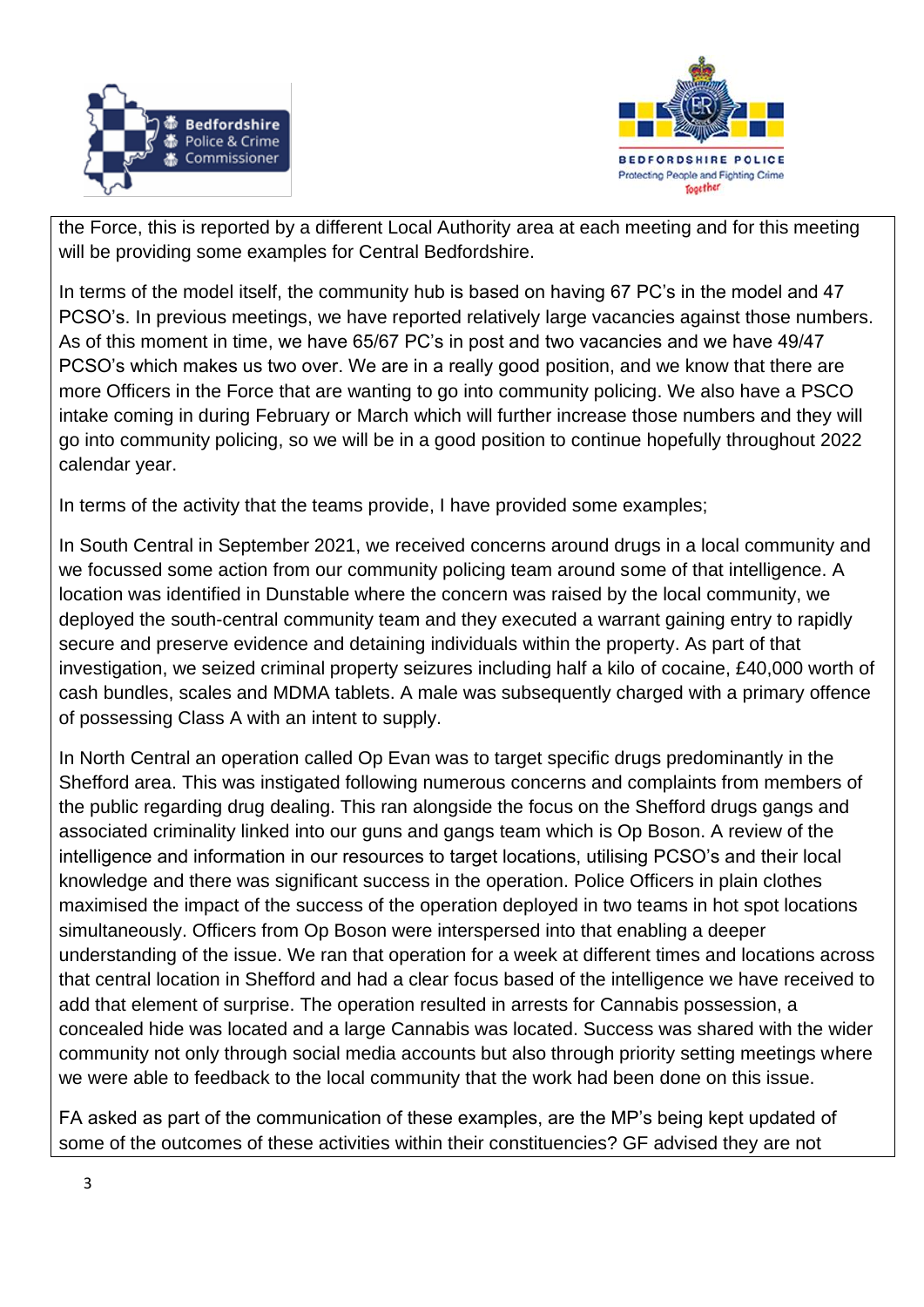



updated on an individual basis, but we have monthly meetings with the MP's where we update them on activity, they also follow the social media updates for their local areas so they should be updated from that as well. FA commended the community team for the fantastic use of social media lately and the Comms Team from the Force on the excellent job they are doing in keeping the public aware on some of the activities that the Force are performing and with the outcomes as well.

SB advised that our community policing teams lead on prevention and as part of the National Crime and policing measures there is a priority area to reduce neighbourhood crime which includes burglary, robbery, theft of vehicles/vehicle crimes and theft from persons. Year to date we have seen reductions compared to last year in all those 4 areas of crime. We are using our influx of Officers to help target these crime reduction priorities and each of our student officers, as well as our dedicated Police Now cohorts undertake crime prevention projects in local areas. Two examples of the excellent work that have got in place and have done are;

- One Officer has managed to broker a partnership with National Tyres and we are looking to put some anti-theft marking on over 1,000 cars across the county to help tackle the issue of catalytic converter thefts.
- Another Officer has engaged in a pilot scheme working with National Monitoring and this helps to target some of our most high risk victims and provide high tech safeguarding solutions including alarms, camera systems and GPS trackers. So far we have 20 people across Bedfordshire who have benefitted from this system and we have had some excellent feedback in terms of testimonials in how it has made them feel so much safer and be able to get back to some of the activity they have liked to do previously, feel safe and be able to go out and about.

FA shared that what he feels has been very positive so far is that we have got a pipeline of Officers now who want to go into community and asked why that this is happening. SB shared it is down to the great testimonials that is received from the public and the community teams that are out and about in local areas. GF shared that the Force have tried to focus on delivering the College of Policing 7 strands of good neighbourhood policing which gives a very highly empowered group of Officers who then have the ability to be very proactive and focus on the areas of business that matter the most to the public and to us. They get to intervene, lock up the criminals and do the good things that solve problems. The good thing that the Force have adopted here means that this generates a very positive feeling within the community teams and that generates what we aspire to that becomes a career option of choice for people. The fact that we ringfence and don't abstract them to do other things means they are there to do exactly what we want them to be doing which is why it is becoming very popular as a career choice.

FA shared that he wanted to thank the leadership team for their commitment to this area and all the other areas of the business as this is a priority area from the public and the Police and Crime Plan.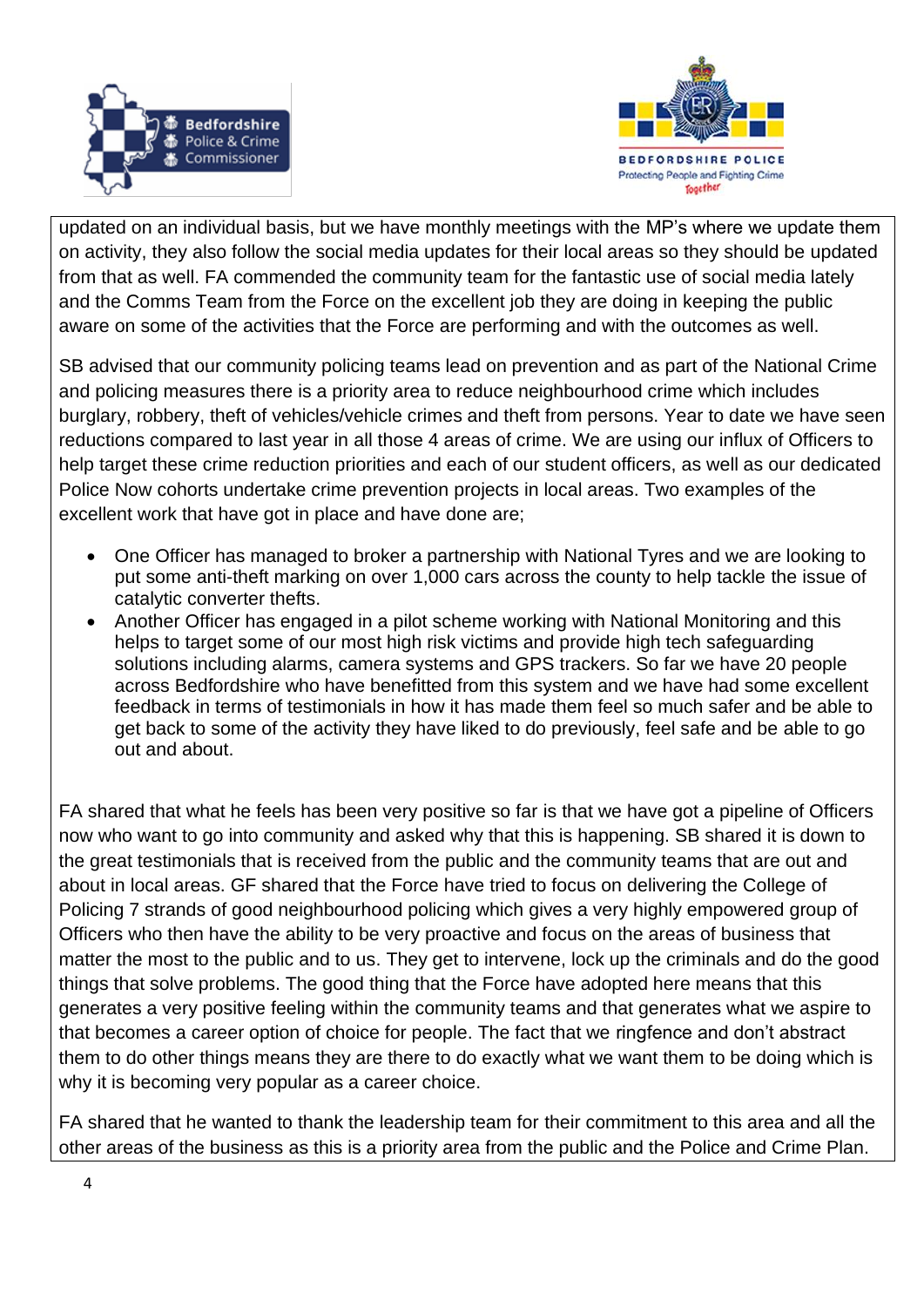



FA advised that in keeping your word in terms of abstraction, it then allows these Officers to be dedicated and focused on knowing the area and dealing with issues and resolving them. FA was in a meeting yesterday with one of the community teams for Houghton Regis and the Community Sergeant was talking about the figures of patrol hours that the community team in his patch had carried out. FA was wondering if it was possible to keep track of patrol hours as it was quite an impressive figure to see what it used to be to what it is now.

GF advised that he will link in with that Sergeant to see if he has an easy way of recording those hours. PW advised that they are in a position whereby they think the technical solution works, so have overcome the difficulty and are now looking at how that data can be presented. PW hopes that in the next week or two, he can provide FA with something to see how he would like to use and refine. FA shared that he is really enjoying seeing the impact that the community teams are having on the ground.

## **ITEM 11: EFFECTIVENESS**

### **11.1 Recruitment and Retention**

FA advised that this agenda item has been moved to February as the focus for this meeting is the budget.

## **12: BUDGET**

### **12.1 Budget Paper**

PW advised that the provisional settlement for Bedfordshire Police was received on the 16<sup>th</sup> December 2021 and are expecting a final settlement, but expect that to be in late January 2022. The report provided is based on the best information that we have at the time that FA goes to the Police and Crime Panel. There are some elements that are still outstanding, but they are special grants around Counter Terrorism and Special Branch and it is usual that they are later than the settlement. They do not have any impact on the budget paper that has been presented today. The settlement provided for an increase into core grant which is the Police grant that we receive direct from the Home Office, it was an increase of £4 million between 2022/2023 and 2021/2022 but that mainly covers the cost of National Insurance which was a national increase and the cost of the extra Officers relating to the Governments 20,000 Police Uplift Programme.

PW advised that in addition to this, PCC's have been given the ability to increase Council Tax by £10 at a Band D average. It is worth highlighting that if you choose to increase by £10, it doesn't mean that everyone pays £10 and any household that is lower than a Band D will pay less than £10 and any household that is higher than a Band D will pay greater than £10. PW will provide this information to FA so that he can discuss with the Police and Crime Panel. If you take the option of increasing precept by £10, that will provide a further level of income of £3.9 million into the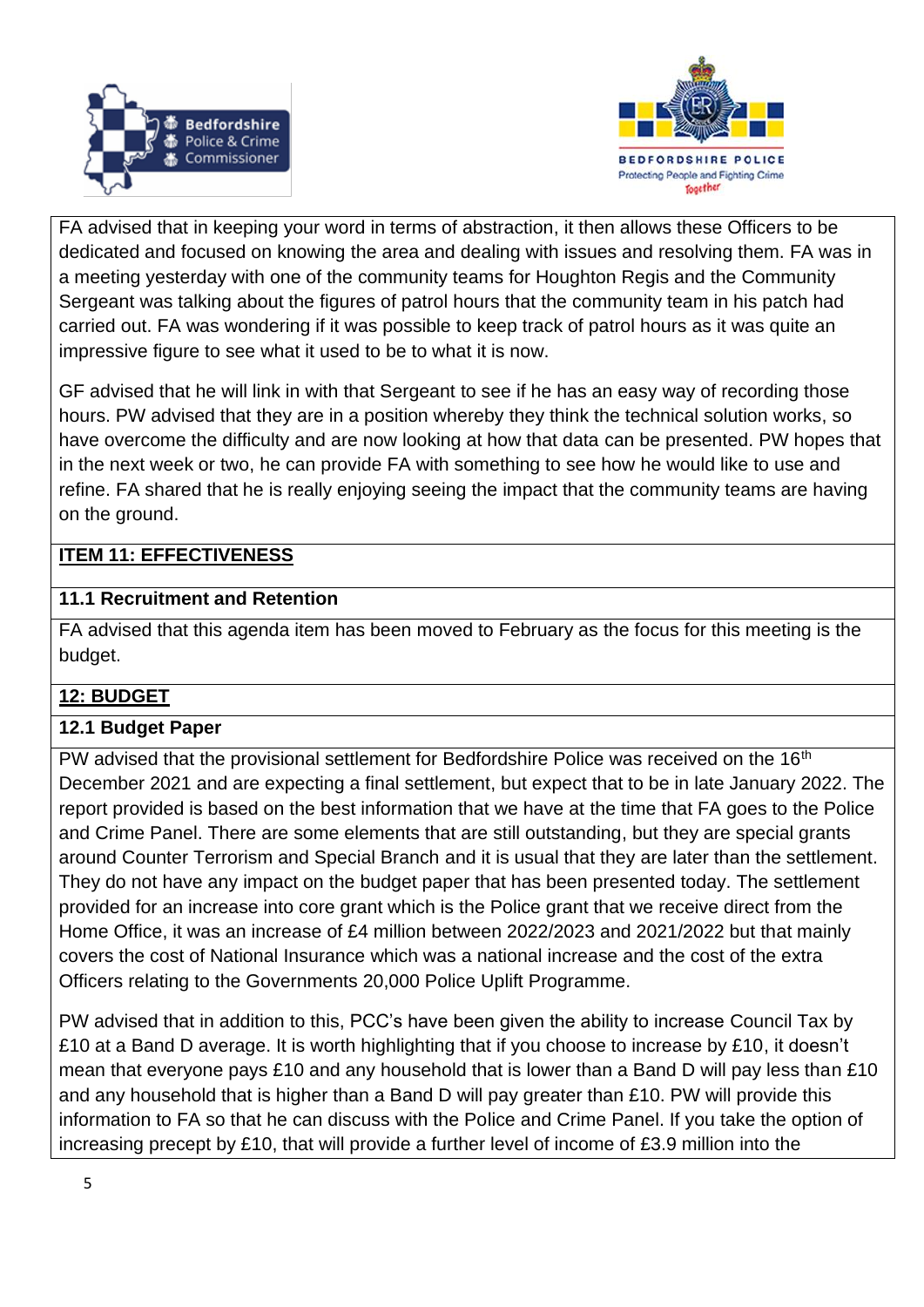



organisation compared to 2021/2022. This includes a level of funding that is based on a recovering tax base. What that means is, during COVID, the tax base around Council Tax reduced and we have seen an increase of 3.39% which provides around £1.7 million worth of funding, therefore the £10 increase in precept, should you choose to do it, provides another £2.25 million.

PW stated that in addition to that, as an impact of COVID, we have seen a one off increase in collection fund between 2021/2022 and 2022/2023 of just shy of three quarters of a million. We do think that is a one off and we do believe we will receive a surplus in future years but not at that level. Overall, if you choose to, as a PCC, increase the precept by £10, the level of funding increase between 2021/2022 and 2022/2023 will approximately be £8.6 million. However it is worth highlighting that the overall budget for Bedfordshire is currently averaging £125 million over the last 10 years and in that time the Force has had to find £45 million worth of savings, so an average of £4.5 million worth of savings each year.

During that time, we have seen Officer numbers drop from 1,264 to 1,067 at its lowest and since 2017 – 2018 have seen that gradually being built back up to 1,351 Officers. For this financial year 2022/2023 we envisage that growing by a further 72. What it has meant is that the Force has taken all the savings that it can through pay and non-pay reductions and therefore any further reductions it makes will likely be a reduction in service rather than savings themselves. We run a Priority Based Budgeting Process within the Force and that looks at every single service we provide, it looks at the current service level, a lower service level and a higher service level just so that we are fully sighted on if we must make further reductions or have the ability to invest, where that would come from.

The Force budget is comprised 80% of pay and 20% of non-pay and recognising the uplift programme is increasing Officers, any savings are likely to come from just that 20% which the Force has tried to reduce to the lowest amount that it can. In terms of expenditure that the Force needs to incur against that £8.6 million worth of funding, it has identified a further £0.6 million worth of savings but there are additional costs that the Force must incur to carry on providing the same level of service. These are things such as pay award for the Police Officers and Police staff which is nationally set and we don't know what the outcome of that will be until after the budget has been set, but are estimating that it will be 3% for Police Officers and Police staff.

PW stated that we apply a level of inflation across all our areas whether that be fuel, energy costs, contractual costs etc. We have the National Insurance increase, which was Nationally mandated, we have the Police Officer pay costs resulting from the National Uplift Programme, we have incremental increases in pay which is nationally set pay scales for Officers and staff which increment on a yearly basis until they reach the top of their grade. There is also a cost of borrowing that we must incur as a result of borrowing that we have made recently to fund what will be a fantastic Custody and Investigation Block at HQ in Kempston.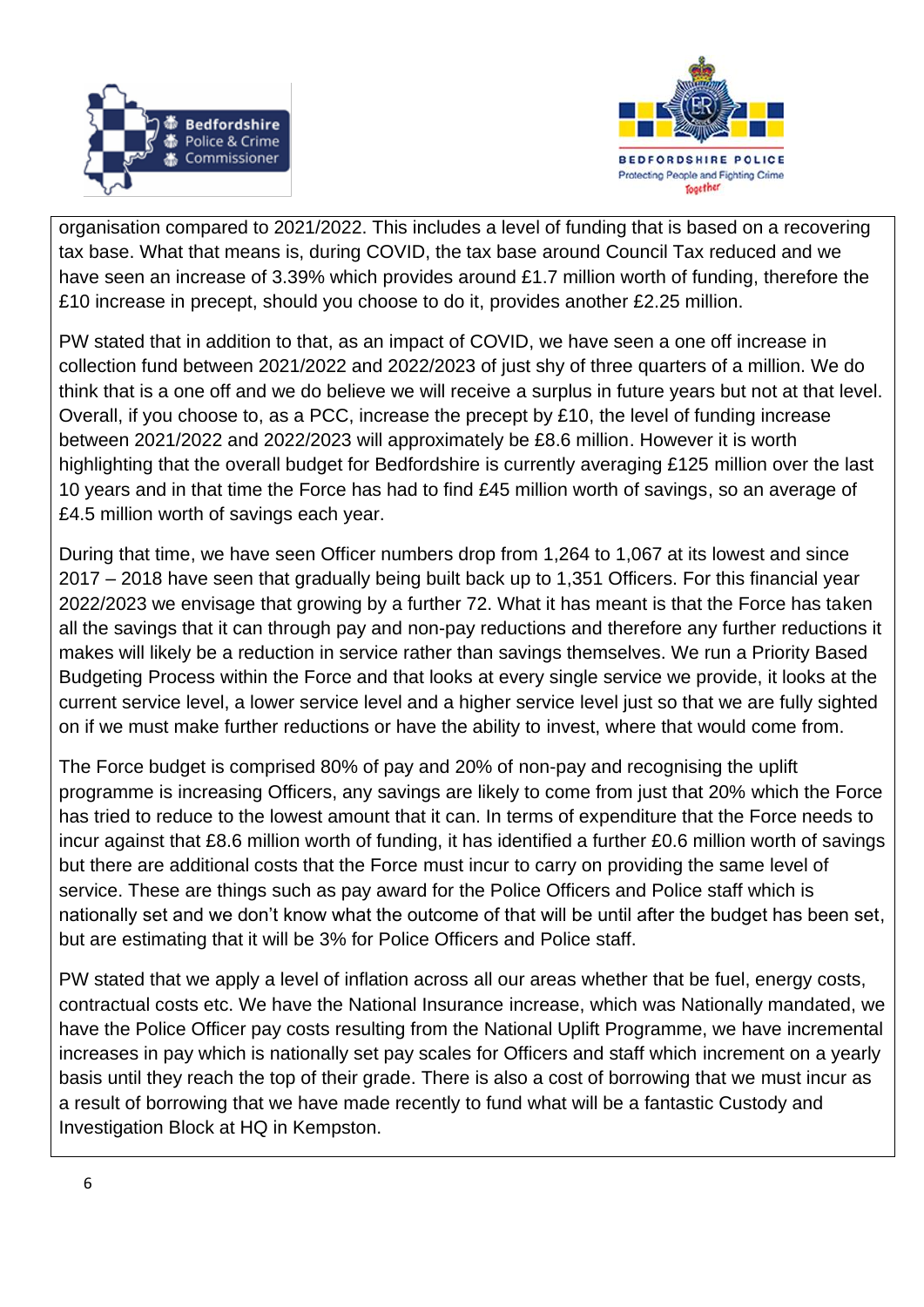



There are national and regional contracts that are imposed on us as a single Force. The increase in precept if the PCC agrees to do so would lead to a HR increase, Professional Standards increase and supervision increase. The efficiency of the organisation will be through investment in ICT where we look to modernise our processes, transform some of the work we are doing, and we see a lot of that work going into our Force Control Room which will make the contact with the public a lot more efficient. We also see an increase in our resources going into our Regional Policing Capability to deal with drugs and serious organised crime and continuing to provide a higher level of service than we can afford around investigation staff and victim engagement staff which provides a better service to those victims, particularly around serious sexual offences.

In terms of what the public will see differently if you choose to increase the £10 on Council Tax is; we will see an increase of 72 Officers – 4 of those into regional capability around serious and organised crime, 18 into the Force Control Room, 4 into rural policing which will be centred around the Central Bedfordshire area, Human Resources training and Professional Standards, supervision in terms of making sure that with the young Force that we have that we have the right level of supervision to ensure that we retain the people that we recruit and also enhance our capability, and the remaining Officers will be split across our response and crime functions.

PW stated that there are a number of areas around victim engagement, regional crime capability, Force Control Room, investment into the PCC's office and the way of funding capital expenditure in the past we think fits squarely into the Police and Crime Plan that the public have been asking you to provide, we also see it in key areas around public contact and investigation. As part of the settlement, we did get an indication of what the next two year funding may look like and in 2023/2024 and 2024/2025 the Government have indicated that will further increase Police funding by £100 million in the first year and £150 million in the second year. Our estimate of what we would get from that is £0.9 million in the first year and £1.4 million in the second year. It is worth highlighting that the cost of Officers increase in the first year and we expect to be around £2.5 million compared to the £0.9 million increase in funding.

Recognising some of those pressures on Police pay and some of the additional funding, we envisage that in 2023/2024 we will have a small gap of around £0.9 million and in 2024/2025 £0.6 million but that is before we have identified any savings, or any areas of efficiency and we do have a budget reserve that have been built up over a number of years that we could also use to bridge those gaps. In terms of future years, quite a bit can change and we know that pay awards can change and and that we are coming into an area where inflation is very high. FA and GF have been lobbying for a change in the Funding Formula and the Government have said that they will revise that funding formula over that medium term period.

PW stated that he has hopefully highlighted a need to increase the precept and hopefully he has provided what the Force will deliver in terms of providing the PCC's Police and Crime Plan from the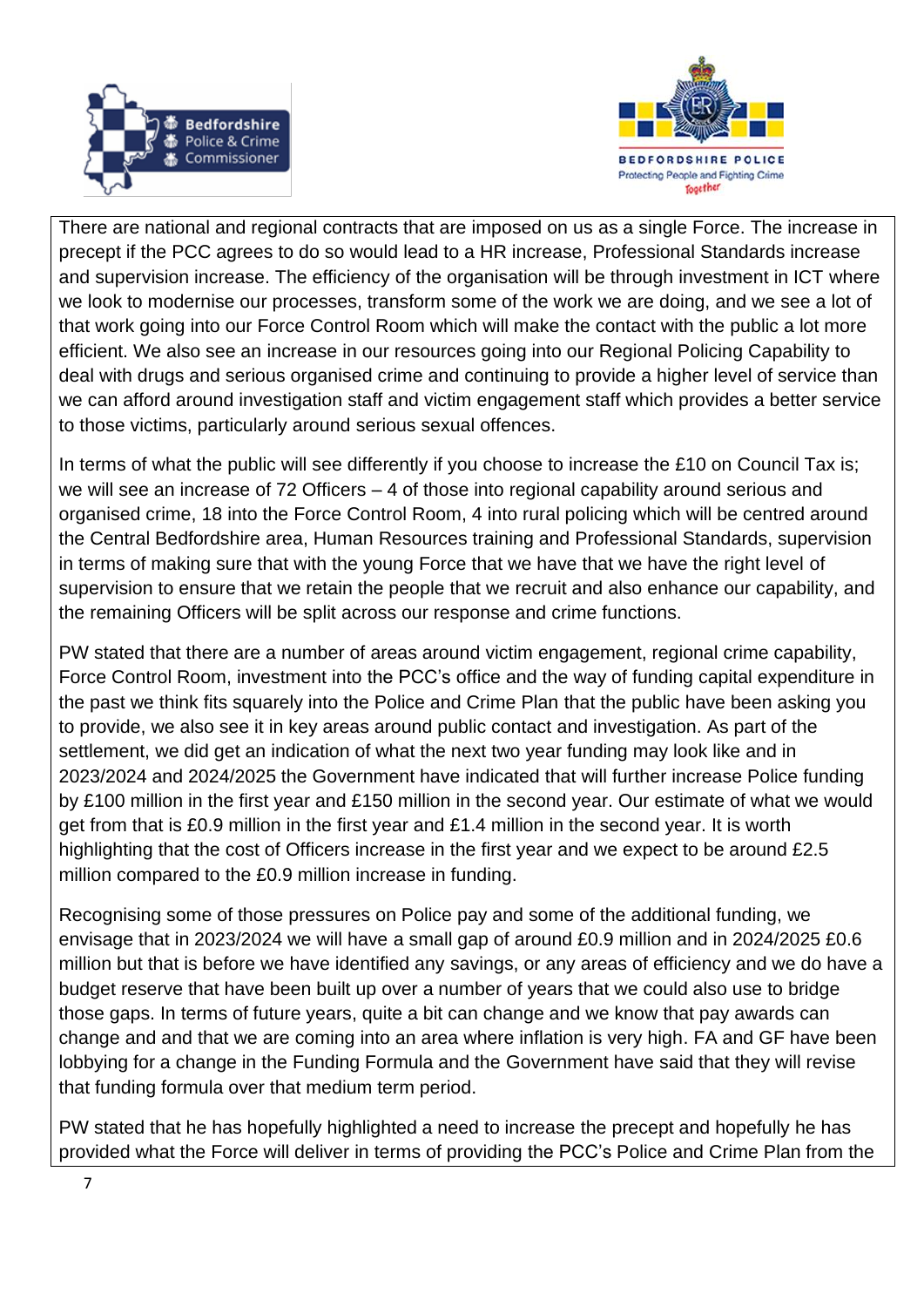



increase but also highlighted some of the challenges that the Force perceive it will have over the next 2 – 3 years after setting this budget.

FA thanked PW for the report and on behalf of all our residents he would like to also thank the finance team for the fantastic work and hours that they have put into this. FA would also like to thank GC for the work he has done and in working together as a team in putting together this financial piece to demonstrate what is needed in the Police Force and also the gaps that exist.

FA asked in relation to the Professional Standards Department (PSD) and said it has been very topical at the moment around some of the really tragic cases that has involved Police Officers and inappropriate behaviours and here in Bedfordshire last year there have been one of two Officers that have been dismissed for their practices. FA asked whether it can be explained what potential impact to PSD this will have and how to reassure the residents that as a leadership team, are taking the issue of confidence in Police Officers very seriously. GF advised that they have very, very high standards of behaviours that are set for our Officers and staff and that they deal very robustly with anyone that departs from the standards in a way that would concern both the PCC, the public and himself. It is important to have the right level of investment that helps maintain those standards. What we have seen with the increase in 20,000 Officers across the UK from Government funding is an overall increase in Officers across collaborated Forces for Beds, Cambs and Herts and have a collaborated function of Professional Standards.

GF stated that covers a significant number of individuals when you put into it the Joint Protective Services and all collaborated functions as well as individual Forces and they haven't had an equivalent investment to match the uplift which presents some challenges in terms of our ability to maintain those standards but also ensure that we are guarding against corruption threats as well. TR added that whilst we have a collaborated command, that is a good thing because it means from the economy scale that we get we are able to have quite a specialist resource in there, not just Professional Standards but anti-corruption capability. TR stated that clearly the uplift does present a risk, despite all of our vetting processed and standards, that we bring someone in who seeks to infiltrate the organisation or then chooses not to exhibit the behaviours and values we would expect. Therefore that capability is really important and it does provide me with a briefing every month on any cases that exist within our Force and can assure that we have a very high bar and high standard approach to that and am very satisfied and reassured that's giving the service that the Force requires however, it does need that investment because the size of the workforce is growing and it needs to be in line.

FA asked within the Force, are they satisfied with the systems that are in place internally to encourage any Officers who have concerns to be able to speak up and know that they will be heard. TR updated that they have a number of ways that Officers can come forward to report any behaviour of any colleague they are not satisfied with but clearly the aim is for strong leadership within the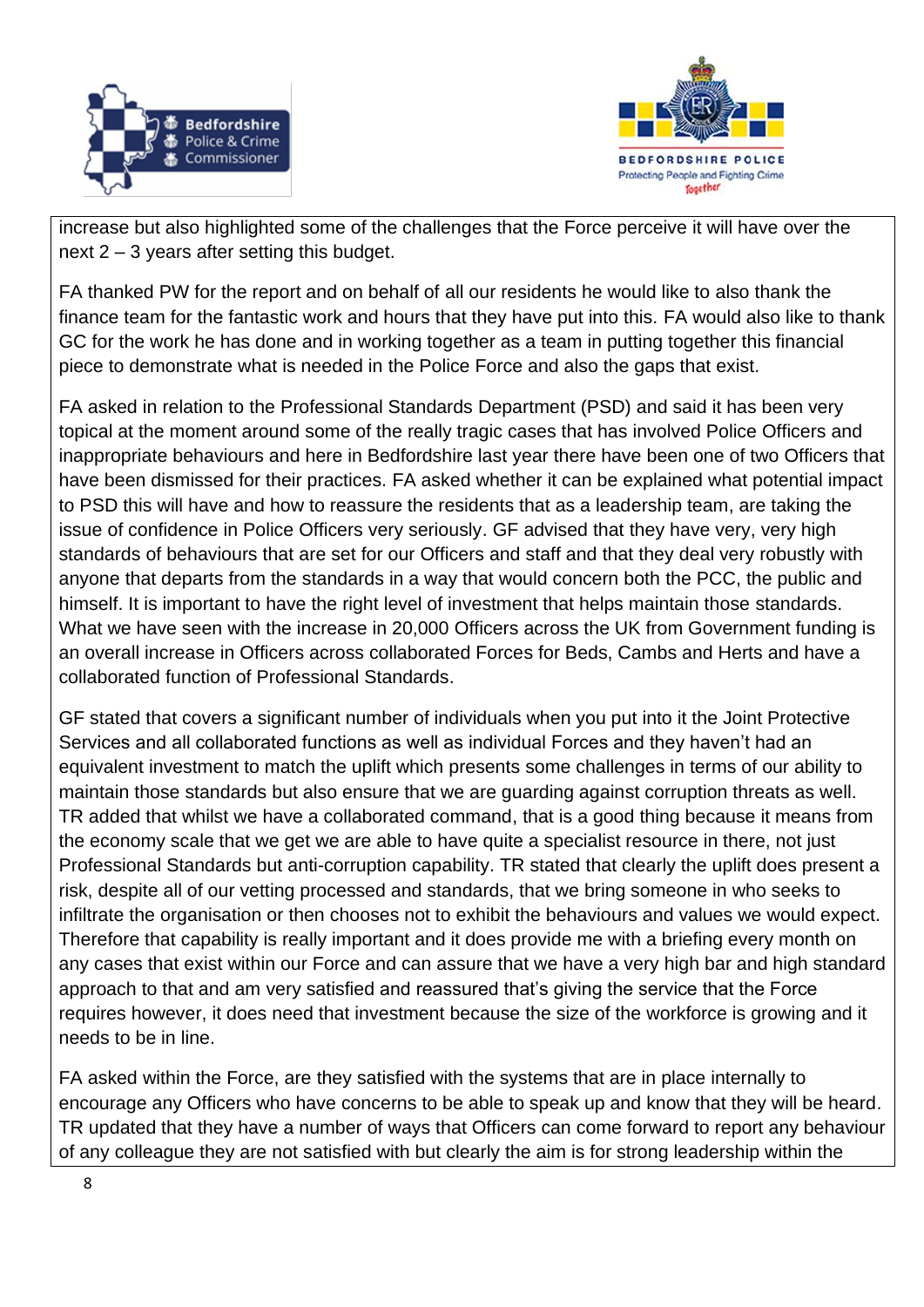



Organisation at first and second line manager level that identifies any behaviour that might be of concern early and addresses it, rather than allowing it to escalate into an issue that needs PSD to come in. GF advised that they have done a large amount over the past few months on culture and following the launch of that we have followed it up with senior leadership days where the Executive have spent days with the leadership to reinforce messages around culture. We have now started the first and second line supervisor executive sessions as well and make sure that they are full sighted on what we are seeking to do with the culture of the organisation. That is an ongoing programme and the whole culture piece will continue. We had two workshops yesterday and there are another 4 to come over the coming weeks. Attendance is compulsory for all Sargent's, Inspectors and First and Second Line Managers. FA said that it would be good to get updates on how this is going within the Force at subsequent Delivery Board Meetings.

FA also asked regarding the 72 Officers that we plan to get in place as a result of the £10 uplift, could we have an indication of when we are expecting to have some of these in place. PW advised that they will be spread over the financial year but we will have employed all of those by the end of this financial year 2022/2023. We will look to ensure that the extra that are going into the Force Control Room, the extra who are going into rural policing and the extra who are going into supervision will be in by the 30<sup>th</sup> September 2022 and the rest will be phased in over the duration of the financial year.

FA shared that some people may ask how this will increase the level of Police presence in their area and there have been some elected representatives who have queried what this means for their own constituency or own wards. FA requested for clarification on the numbers being discussed are spread out across functions rather than geographical areas. GF stated that what they wont do is specify particular levels of Policing across geographical areas as that is not particularly helpful in terms of crime prevention or targeting demand etc. The resources that are allocated will be allocated on the basis of demand and need and they will be allocated in a way which provides benefit impact to all of the areas that we cover.

FA asked regarding the Force Control Room in terms of how are they doing at the moment in terms of call volume. SB advised that one of the fundamental responsibilities is to protect the public and what we have to prioritise in that is to take emergency calls and to then be able to respond to those in immediate need. We have been aware that we have got some challenges within the Force Control Room and because of that for the last three months we have had a dedicated response to that under the direct line of sight of Chief Officer level. We focussed on two key areas and that is processes and people. People in terms of supporting those already working in a tough environment, not just because of the nature of some of the calls they receive but, the volume and the wellbeing of those staff has been paramount for us. The second is investment in further resources and since that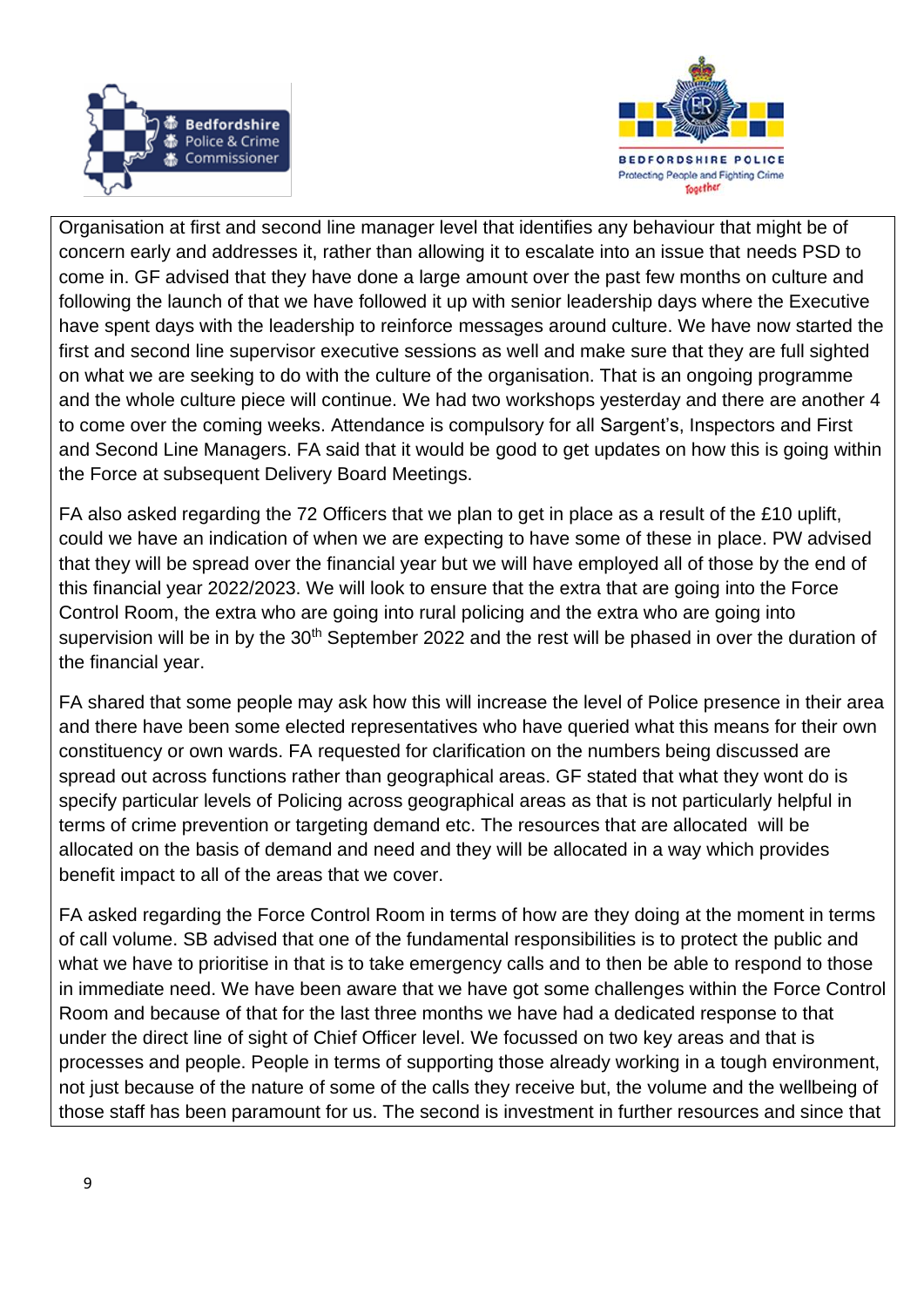



time we have had a cohort of 5 people join the Control Room and we have another cohort of 5 starting their training within the next two weeks.

SB stated that in terms of processes, we have looked at how to sharpen up our internal processes but also to make subtle changes to the way the public can contact us and that journey. Over those last three months we have made month on month progress in shortening the time that it takes for people to contact us, for us to deal with those calls and then to respond to those emergency situations. FA asked would these different avenues and ways of making contact easier, do you think that is also driving up call volumes.SB advised that we haven't seen call volumes increase but we have seen people take advantage of different ways in which they can contact the Police. FA asked how the IVR is influencing things so far as it is quite a new addition to the control room. SB advised that they have seen a month on month improvement to services to the public from October and November. That was significant in December when they brought in the new IVR system as it means individuals are getting a more bespoke service but also allows to prioritise better those that call 101 as well as 999.

FA asked regarding the victim and engagement officers, do the Force have a number of how many will be going into that unit. PW advised that they are Police staff and in terms of the Investigation and Victim Engagement Officers, this will be an additional 8 to what we have budgeted for. Some of those are already in role and this funding will allow this to continue rather than the service drop off as not being able to afford them any longer. SB explained that Victim Engagement Officers support and provide a bespoke service to victims of crime who require that service for example; rape, serious sexual offences and domestic abuse. Officers will carry a workload where they need to and deal with a number of different victims, but we prioritise these victims as the most vulnerable so they will get this bespoke service.

GF advised that he knows there is a backlog through the court system which were not sitting during COVID in the normal way and that means that the trial dates have been pushed back and offenders will be on bail for a longer period of time having been charged awaiting their appearance at court. This can then translate into pressure of victims and there is a risk for us in trial processes that victims are becoming disengaged and lose interest in something that is prolonged for a long period of time in some cases and that is when the victim engagement role becomes increasingly important in making sure that we can maintain a good level of contact with the victims, have an ongoing understanding of any concerns they have, and most importantly address them in a way which keeps them engaged with the trial process. FA stated that the hope is if we can get this increase in the precept, that we are able to at least maintain the level of activity and performance, if not improve it. GF agreed, that it would be his hope. TR emphasised and clarified that these are not the staff who are in the Victim Care Service, these are Specialist Officers working alongside Investigators in the teams SB described.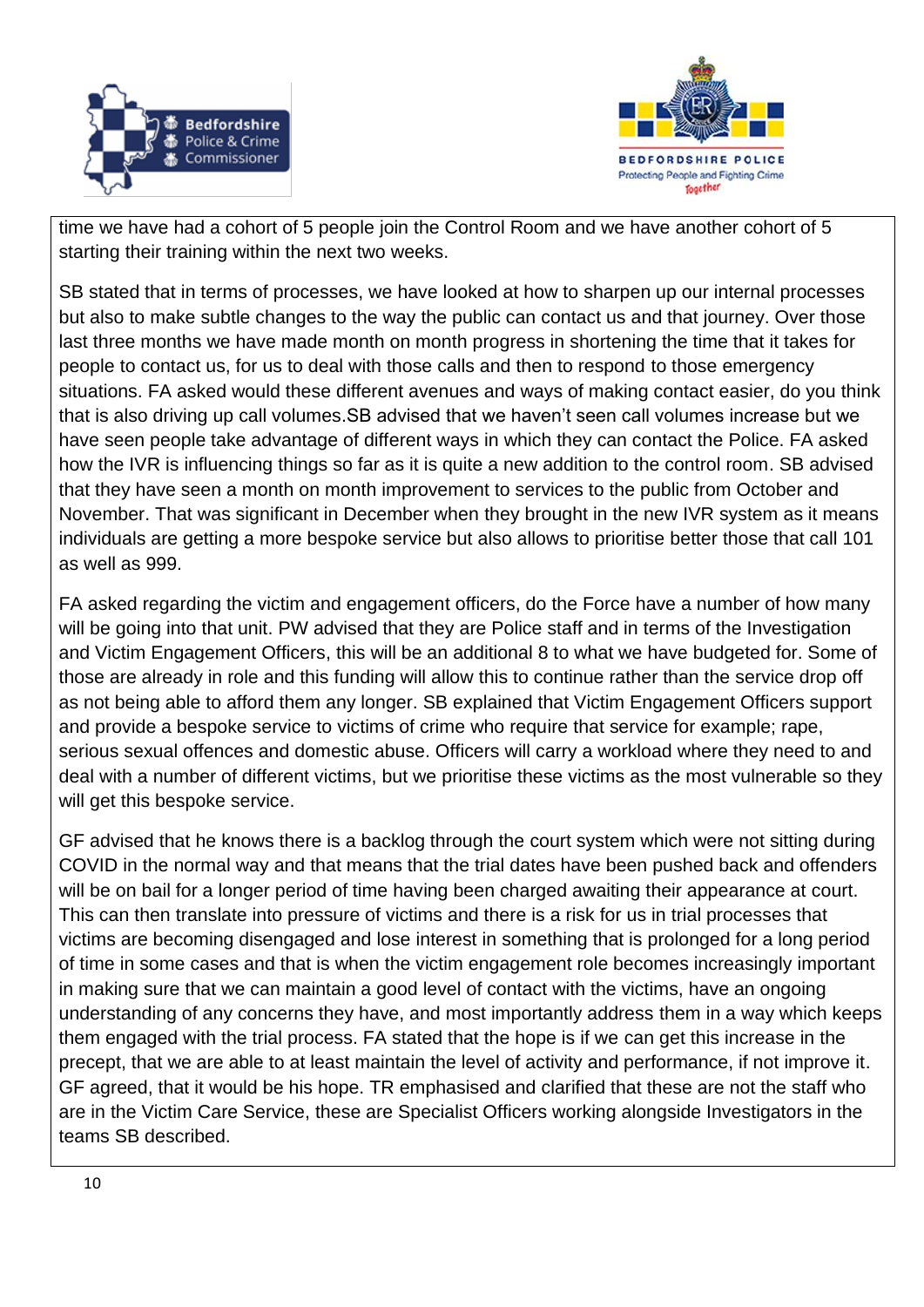



# **13: VOICE OF THE PUBLIC**

# **13.1 Issues raised to the PCC**

FA explained that when he is out and about at meetings and engagements with the public, there are always questions that are raised by residents and businesses and they want to have answers. FA has brought these questions with him to the meeting for a formal response from the Force.

*What active steps is the force taking to bring down burglaries and other acquisitive crimes?*

SB advised how they tackle neighbourhood crime, in particular burglary residential is that they have a dedicated team that focus solely on this area and they are not just involved in the investigation but they work closely with the community teams to help deliver crime prevention. In relation to residential burglary, they have had 368 fewer victims of that crime this year than last year and have also seen a good improvement in terms of outcomes. Burglary residential is a priority as is all neighbourhood crimes, SA stated that they seek to tackle it on two fronts, one is preventing victims which is first and foremost important, and then when they do have victims it is ensuring they are supported through the PCC's commissioned service and the Officer themselves, they then do everything they can in terms of that dedicated investigation to make sure that those who are responsible are dealt with and brought to justice. That takes another step because as part of the judicial process we have got measures in place and orders that we can take advantage of that help manage those perpetrators going through their cycle of offending.

FA asked if the Force are one of the pilot areas for the Home Office Tagging Scheme for persistent burglars and what are the figures on that at present. SB updated that there are two forms of tagging, one in which Bedfordshire volunteered for and was selected to be part of a pilot scheme with some high tech electronic monitoring systems. This is really focussed on serious acquisitive crime and have 16 people on that programme and they are monitored each and every day. One offender has been dealt with positively from that scheme but what it is also showing us is the other 15 have not offended whilst they have been on this scheme. The second part of that system is a voluntary approach by offenders themselves who seek to rehabilitate and as part of a community order they can go on to what is called a buddy tag. We have 4 people on that tagging system at present and we have not seen any offending from that cohort. SB advised that the one person who was dealt with was as a result of him being caught whilst he was on tag.

*How well is the force protecting victims of DA from further harm? What is being done to ensure victims and their families have confidence in Bedfordshire Police?*

SB advised that for victims of such offences, this isn't an issue that we alone can address and this is very much a countywide full partnership approach. For example, within the investigation of these offences that does sit within Policing, and we have a dedicated response under our Emerald Team but, in order to service and support those victims there is a number of support agencies who support them; the Officer in the case, Victim Engagement who are dedicated to victims of domestic abuse but we also have independent domestic violence advisors that come through Local victim services.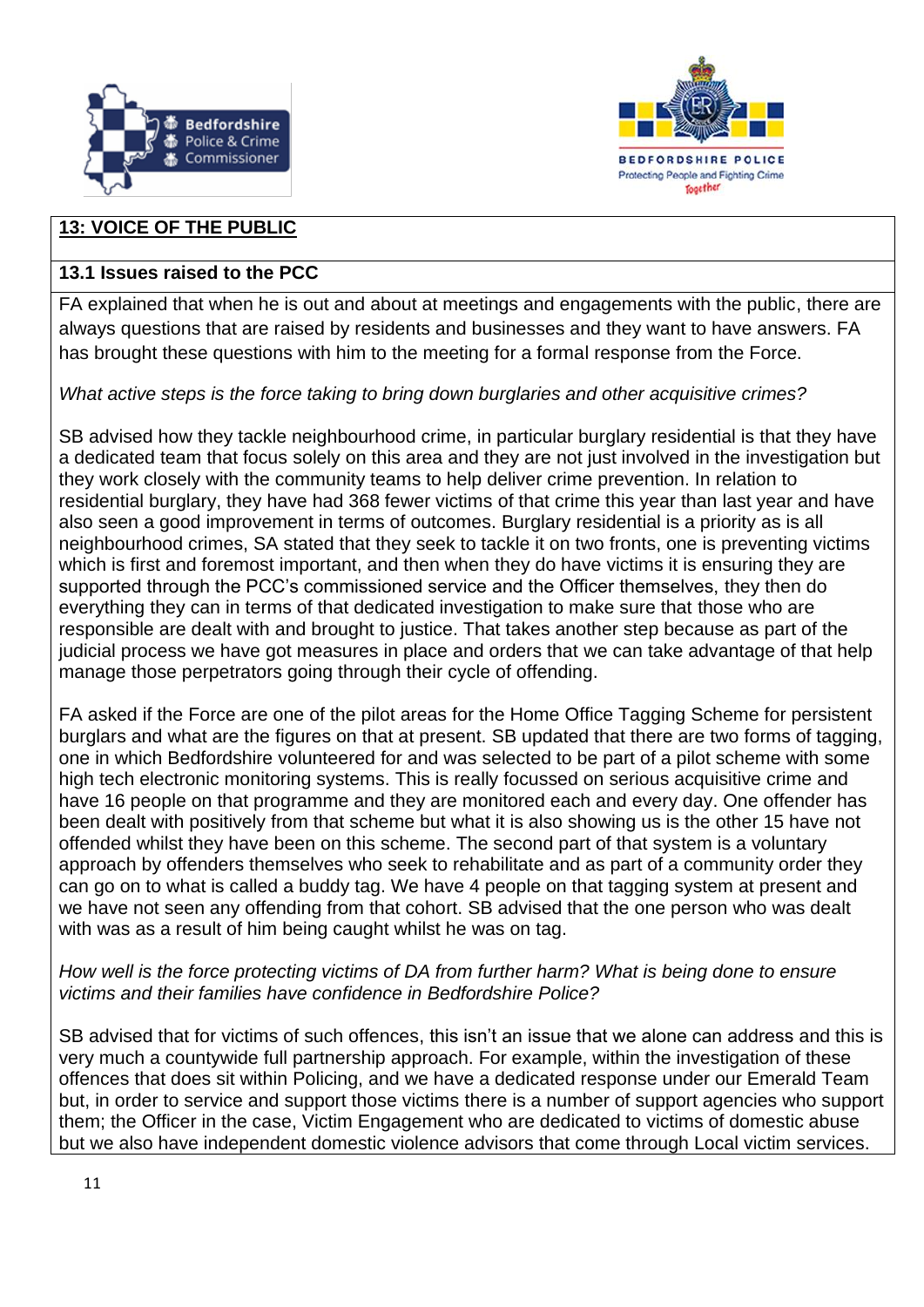



This is to ensure that these individuals who are vulnerable due to the nature of what they have suffered, are supported throughout the whole journey from being a victim of crime through to a judicial process.

We have every Inspector as part of the Emerald investigations who will reach out and make 4 personal victim contacts themselves every month. We also have an internal scrutiny panel which does have members of our partnership present to make sure that the services of each of the victims are getting is fair and professional, we also have a victim and witness engagement board whereby we predominantly focus on the care, safety and support victims are getting and that in turn feeds into the wider criminal justice board. Further to that we have dedicated schemes under the management of domestic abuse perpetrators that target and focus on perpetrators themselves and we have mechanisms under offender management whereby we can adopt similar processes to offender management with a free cohort, so people who aren't on any orders but can be adopted with that dedicated presence and focus.

FA asked, do you feel that you have got the level of resource needed to deal with the volume of this issue within our communities. GF advised that we always need more resource and despite the uplift programme and growth we have had and the support we have had from precept, we know as a result of the funding formula that we are still significantly disadvantaged and we need resources over and above those we have already received in order to meet the demand across all areas that we would want to. That said, we have made significant investment in key areas of the business and Emerald, rape and serious offence is one of those but I would like more resources and do we need it, yes we do.

### *How is the Force performing in terms of charge rates for rape and sexual violence?*

SB advised there are two parts of that, one is reporting and recorded crimes and these have gone up, we are 8<sup>th</sup> nationally in terms of recording rape and serious sexual offences. That is a good news story as our communities and individuals have that trust in reporting to Policing but our target where we focus our attention is on the investigation and that dedicated service for victims of this type of offence, with that we sit 6<sup>th</sup> nationally in terms of outcomes solved rate. We have an excellent relationship with our RASSO (Rape and Serious Sexual Offences) Team and dedicated Lawyers within the CPS to make sure that we have that full turnaround through the judicial system and that is working really well to the extent that we get visitors from across the county who come and ask us what we do, how we do it and how they can take some of that practice. GF advised that we will continue to work to maintain the service that we have in place and if we can make improvements that are available to us then absolutely we will do so.

TR mentioned that we make our link not just focussed on the investigation and how we are doing with that but also on our whole agenda of male violence against women and girls and how we are being very perpetrator focussed with going on the front foot with seeking out those offenders before we end up with more victims. Also, working with offenders to ensure they don't continue to offend.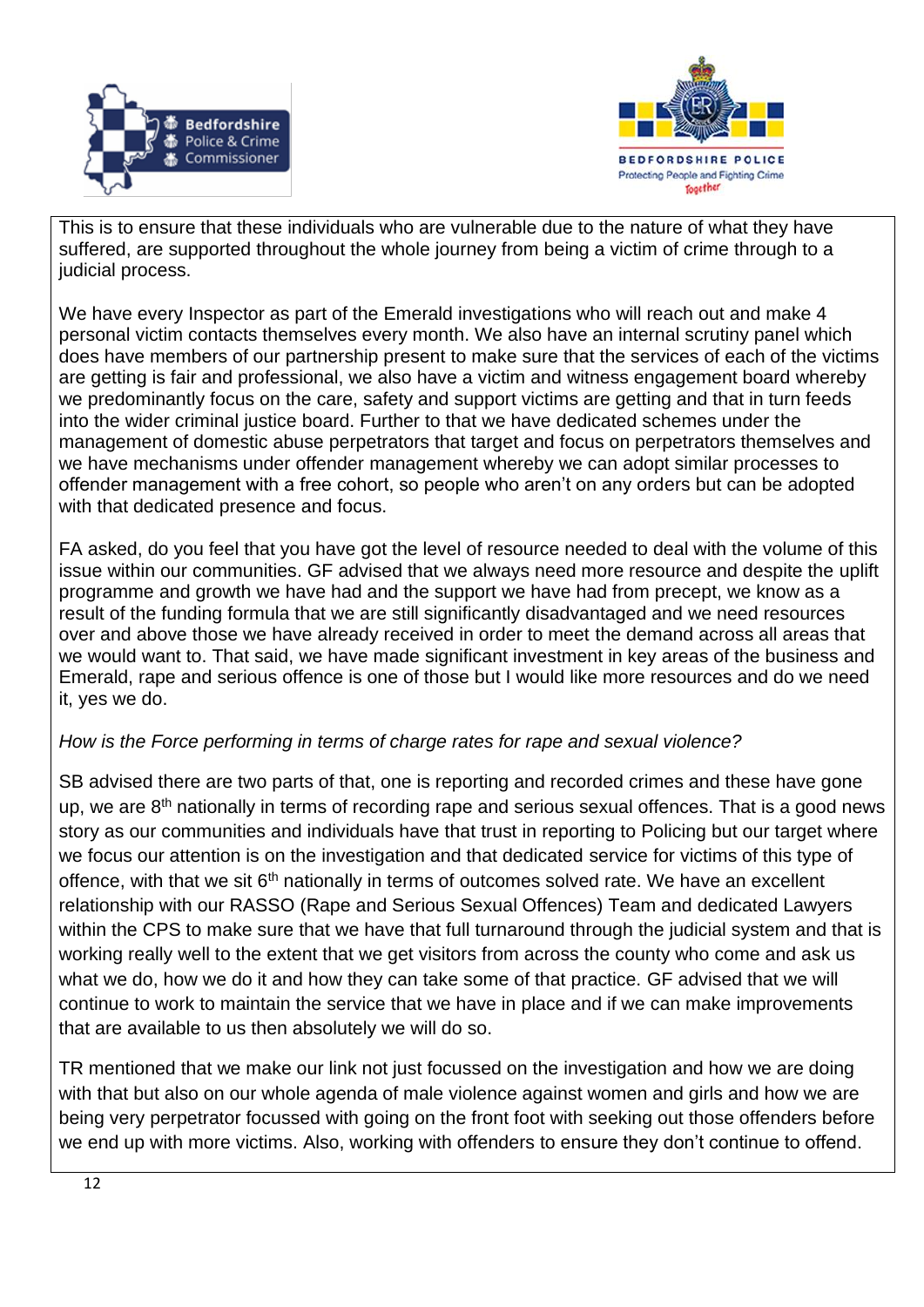



*Do we have a problem profile for domestic abuse homicides or some of the very serious high risk and high harm crimes that we have in the county?*

GF advised that we have limited analytical capability and it is one of those areas that we have to prioritise on the basis of greatest risk and harm so there is work in progress towards the domestic abuse problem profile but it is one that we have had previously but it is not up to date. SB advised that we work with the 3 Community Safety Partnerships to understand what the issues are as when we talk about a problem profile its not just the crime itself, it is about the impact on victims and the community. This is why we work with the CSP's to make sure we have the right product to collectively to make sure we all contribute to make it a safer place. TR advised that we are very focussed on repeat offenders and being proactive in terms of Clare's Law. Also, we are looking to expand our drug testing on arrest from not just being serious acquisitive offenders but into perpetrators of domestic violence. There are a number of things we are doing in terms of having oversight of the problem and the big picture in terms of tackling it and seeking to drive it down in the county.

*In relation to road crime issues, we have had a number of reports of anti-social behaviour caused by motorists and there has been quite a number of cases of road fatalities of late. What is the Force doing in terms of trying to keep our roads safer?*

TR advised if this is a priority of local residents in the priority setting, then the community teams will include that in their activity and they do and our special constabulary gets involved in a local level as well, they have equipment they can use and be trained in. There was a recent documentary in relation to roads policing and what we have not done across our collaborated command is reduce resources, so we still put out 14 Officers everyday across Bedfordshire, Cambridgeshire and Hertfordshire. They responded in the last quarter to 4,500 separate incidents and made 378 arrests, so they are being very proactive on the roads. We have had a run of high level road traffic collisions where there have been serious and fatal collisions and that in itself is a serious investigate that takes trained officers and the attendance at those scenes is terrible to victims and families but also traumatic for Officers who go from one onto the next. We are looking at this in great detail to see what those trends are and if there are risk areas we can prioritise with Partners. We are being proactive and have recently run an operation with Highways where we used a specialist asset which allows us to look into vehicles and seek users of mobile phones whilst they are using their vehicles.

SB shared that the Force work closely with Community Speed Watch to help tackle localised issues. We are always recruiting for more volunteers and there is more information on our website in terms of how we can set up Speed Watch programmes and how people can help.

GF advised that sadly behind every fatality is a devastated family and people in the community who have lost a loved one. GF wanted to mention the fantastic work that is done by the Road Victims